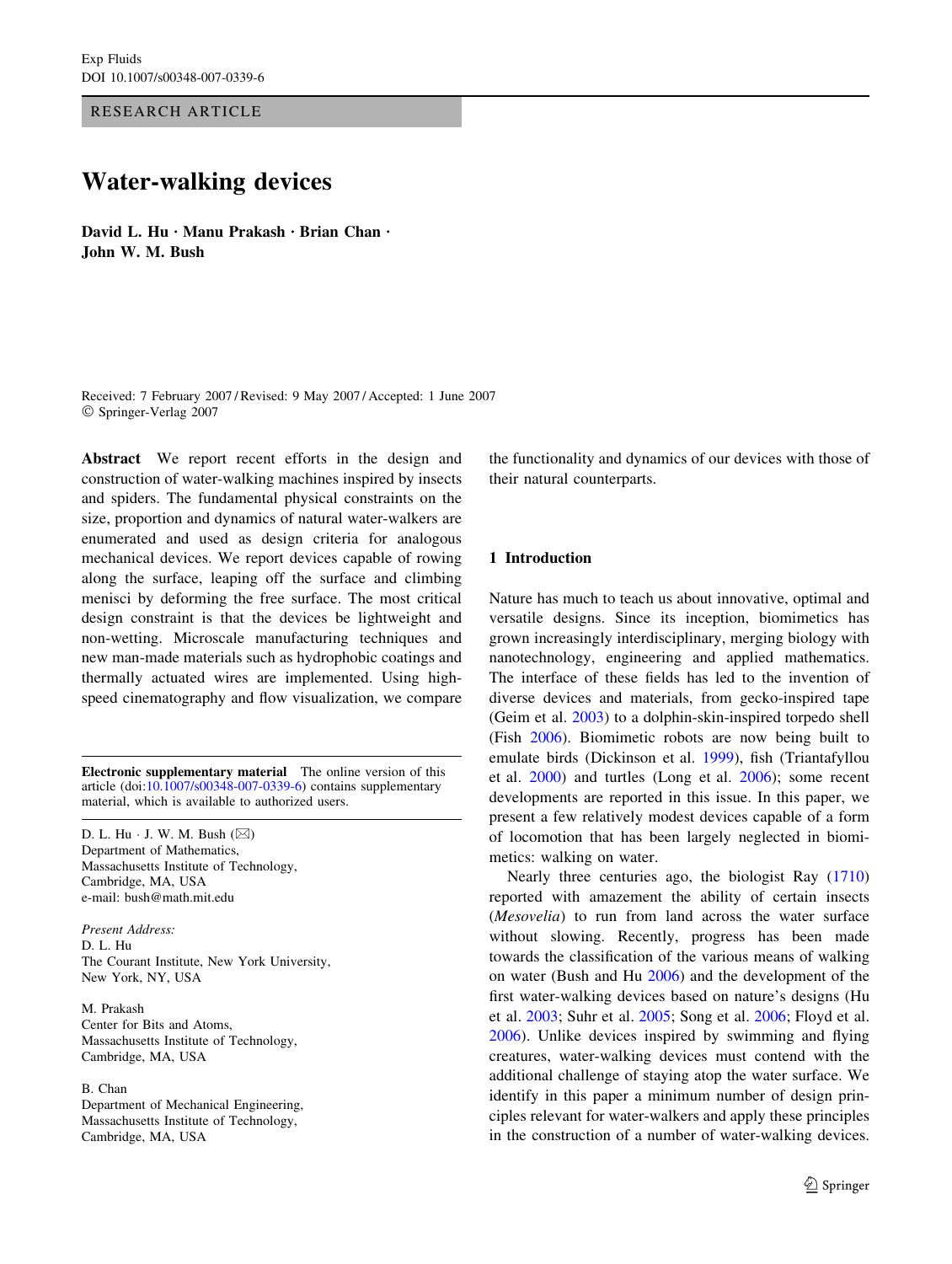We begin with a review of previously built biomimetic water-walking devices. Water-walkers can be classified as large or small according to the magnitude of the Baudoin number  $Ba = \frac{Mg}{\sigma P}$ , where  $Mg$  is the creature's weight,  $\sigma P$ its maximum supporting surface tension force, P its contact perimeter and  $\sigma$  = 70 dynes/cm the surface tension of water (Baudoin [1955;](#page-8-0) Bush and Hu [2006](#page-8-0)). Large water-walkers  $(Ba > 1)$  cannot rely on surface tension for static support. Certain lizards and shorebirds can dash across water by slapping the surface with their feet, thereby supporting their weight with a combination of fluid inertia, buoyancy and added mass forces (Glasheen and McMahon [1996b\)](#page-8-0). A machine capable of running on water in a manner similar to the basilisk lizard is being developed by Floyd et al. [\(2006](#page-8-0)). However, this feat is beyond the capabilities of humans due to their inherent power limitations (Glasheen and McMahon [1996a](#page-8-0)). Man may only walk on water using flotation devices, which are generally plodding and cumbersome. The first such device resembled floating crosscountry skis and was implemented by fifteenth century ninja (Heishichiro et al. [1966\)](#page-8-0); a similar design was envisioned by Leonardo da Vinci [\(1478–1518](#page-8-0)).

Small water-walkers  $(Ba < 1)$  can reside at rest on the water surface, supported by surface tension. Their means of locomotion have inspired the devices reported here. The most common water-walking insect is the water strider, which propels itself by rowing with its long middle legs. The water strider has a key adaptation common among water-walking insects: its legs are covered with a dense mat of hair that renders them effectively non-wetting (Andersen [1976;](#page-8-0) Gao and Jiang [2004;](#page-8-0) Bush et al. [2007](#page-8-0)). The first biomimetic water strider leg was designed by Shi et al. ([2005\)](#page-9-0) by means of electrochemical deposition of gold aggregates. The first mechanical water strider was reported by Hu et al. [\(2003](#page-8-0)) and is detailed in Sect. [3.](#page-2-0) Recently, Suhr et al. [\(2005](#page-9-0)), Song et al. [\(2006](#page-9-0)) constructed a new generation of biomimetic water striders capable of turning and remote-controlled motion on the water surface. A thermally actuated mechanical water strider is reported in Sect. [3](#page-2-0).

In addition to propelling themselves laterally along the free surface, many water-walking insects and spiders can leap vertically. The dynamics of leaping off the free surface was first studied by Suter and Gruenwald ([2000\)](#page-9-0) in the context of the fisher spider. Theoretical work on jumping off the free surface was reported by Li et al.  $(2005)$  $(2005)$ , who considered the dynamics of a floating spring-mass system and examined the dynamical importance of compression length and spring stiffness. In Sect. [4](#page-4-0), we describe the first mechanical device capable of leaping off the water surface.

It would seem obvious that an insect must move its legs in order to propel itself. However, in the presence of a meniscus, some water-walking insects can move simply by deforming the free surface: by maintaining certain fixed postures, they can ascend fluid menisci in a quasi-static manner (Hu and Bush [2005](#page-8-0)). Baudoin [\(1955](#page-8-0)) first observed this type of motion in Dryops, which ascends a fluid meniscus by arching its back. He showed that bent metal strips do likewise if he bent the strips so that they have the same curvature as the meniscus. Floating hexagons also propel themselves quasi-statically into a tessellation, as shown by Whitesides and Grzybowski [\(2002](#page-9-0)). In Sect. [5](#page-5-0) we present a simple design for a mechanized meniscus climber.

In Sect. 2, we enumerate the physical constraints that guided us in designing our devices. Thereafter, we report the designs of our mechanical water-walkers and accompanying descriptions of the insects that inspired them. In Sect. [3,](#page-2-0) we present a mechanical rower based on the water strider Gerris; in Sect. [4](#page-4-0) a leaper based on the springtail Podura aquatica; and in Sect. [5](#page-5-0) a mechanical meniscus climber based on the beetle larva Pyrrhalta.

#### 2 Design principles

We have based the design of our small water-walking devices on the following fundamental principles. First and foremost, the device must be hydrophobic in order to prevent its penetrating and adhering to the free surface (Bush et al. [2007](#page-8-0)). Second, it must be sufficiently lightweight to reside at rest on the free surface. Since waterwalking insects are more dense than water, they cannot rely exclusively on buoyancy forces for weight support; instead, their weight Mg must be supported by curvature forces:  $Ba = \frac{Mg}{\sigma P} < 1$ . Thirdly, we require that the driving leg never be completely wetted during its stroke. In nature, this is accomplished by a dense mat of hairs that preclude the intrusion of water onto the driving leg; contact with the water is limited to the hair tips. In our devices, complete wetting is discouraged by the use of water-repellent materials. Finally, where possible, the devices have been designed to resemble their natural counterparts, having the same number of limbs and body proportions.

These design constraints for the mechanical waterwalkers may be satisfied by maintaining dynamic similarity with their natural counterparts. The driving leg can be modeled as a cylinder of radius  $w$  and length  $L$  striking the free surface with a peak speed  $U$ , rowing frequency  $f$ , and applied force per unit length F. Buckingham's Theorem (McMahon and Bonner [1985](#page-8-0)) indicates that this reduced insect-fluid system for a given impact geometry is uniquely prescribed in terms of six dimensionless groups: the Reynolds number  $Re = Uw/v$ , Bond number  $Bo = \rho g w^2/\sigma$ , Weber number  $We = \rho U^2 w / \sigma$  and Strouhal number  $St = (wf)/U$ , aspect ratio  $\lambda = w/L$  and Andersen number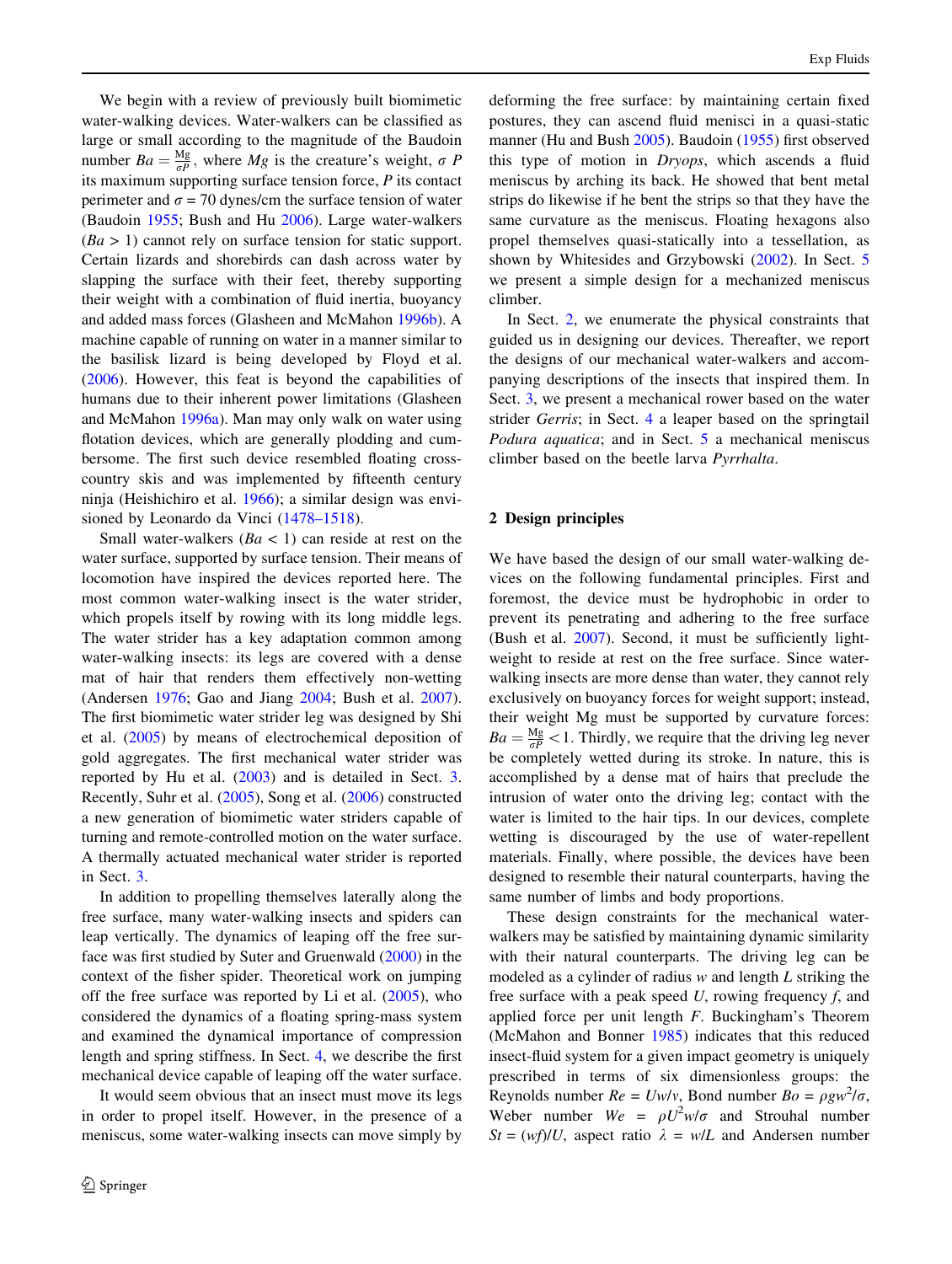<span id="page-2-0"></span> $F/\sigma$ , where v and  $\rho$  are the viscosity and density of water and where F. These dimensionless groups relate the relative magnitudes of the propulsive forces used by the waterwalker (Bush and Hu [2006\)](#page-8-0). All designs were aimed at achieving dynamic similarity between the mechanical device and its natural counterpart, and so matching these dimensionless groups.

## 3 Rowing

The biomimetic device in Fig. 1 was inspired by the most common of water-walking insects, the water strider. The water strider's typical gait consists of a sculling motion of its middle legs against the free surface; this gait involves two phases. The first is a propulsive phase in which it drives its central pair of legs backwards against the free surface (Andersen [1976;](#page-8-0) Hu et al. [2003](#page-8-0)). The next is a recovery phase in which the strider recocks its legs for the next stroke as it glides to a stop. By varying the strength and angle of the driving stroke, the water strider either glides across the surface or leaps vertically.

Robostrider (R1), originally reported in Hu et al.[\(2003](#page-8-0)), is a self-contained device that rows without breaking through the water surface. The body plan is detailed in Fig. 1. Measuring 13 cm from leg tip-to-tip, it is comparable in size to the world's largest water strider, Gigantometra gigas (Tseng and Rowe [1999\)](#page-9-0). Despite its size, its aluminum frame makes it sufficiently lightweight (0.35 g) to be supported by surface tension, as indicated by its Baudoin number in Table [2.](#page-3-0) Like its natural counterpart, R1 sits on the water surface on its front and back pairs of legs. The legs are cut from hydrophobic stainless steel wire

(0.2 mm gauge), and the body from aluminum sheet (thickness 0.13) cut from a beverage can.

R1 is driven by its middle legs that are actuated by the lightweight pulley apparatus detailed in the inset of Fig. 1. The middle legs are attached to the axis of a nylon pulley (radius  $R_1 = 0.09$  cm). An elastic band (9 cm length, elastic modulus  $k = 3,100$  dynes per unit strain) is anchored on one end to the pulley, on the other end to the rear of the body. The device is loaded by winding the pulley; when released, the tension of the elastic band rotates the pulley, driving the rowing leg tips in a circular motion of radius  $R_2 = 1$  cm. It is critical that the leg tips do not penetrate the surface during the stroke; subtle tuning of the orientation of the driving legs is thus generally required. The total force applied by R1's legs can be readily calculated for this simple system: using a torque balance on the driving leg, the total force may be written  $2F = F_e R_1/R_2$  where the force  $F_e$  provided by the elastic band is given by Hooke's law,  $F_e = k\varepsilon$  where k is the elastic modulus and  $\varepsilon$  the maximum strain. A rubber band of elastic modulus 3,100 dynes per unit strain and maximum strain 1.5 was chosen that produced a force per length of the driving legs of 30 dynes/cm. Since this force per unit length is less than  $2\sigma$ , curvature forces adequately resist the submergence of the driving leg.

The dynamics of R1 was studied using high-speed video at 500 fps (Fig. [2](#page-3-0)). Its dynamics are characterized in Tables [1](#page-3-0) and [2](#page-3-0). The maximum distance travelled by R1 with a fully wound pulley was 20 cm, or five leg strokes (Fig. [2c](#page-3-0)). Flow visualization using thymol blue showed that R1 generates a wake containing vortices similar in form to, but less coherent than, those generated by water striders (Fig. [2](#page-3-0)b; Hu et al. [2003\)](#page-8-0). Generally, the leg tips did

Fig. 1 Schematic diagrams of Robostrider 1 (R1) in plan (a–b) and side views (c–d). Insets detail the pulley and elastic string driving mechanism. At rest, R1 sits on the free surface on its pairs of front and hind legs. During locomotion, an elastic thread wrapped around the pulley rotates the central driving legs in a circular rowing motion that propels the device forward. All units in cm

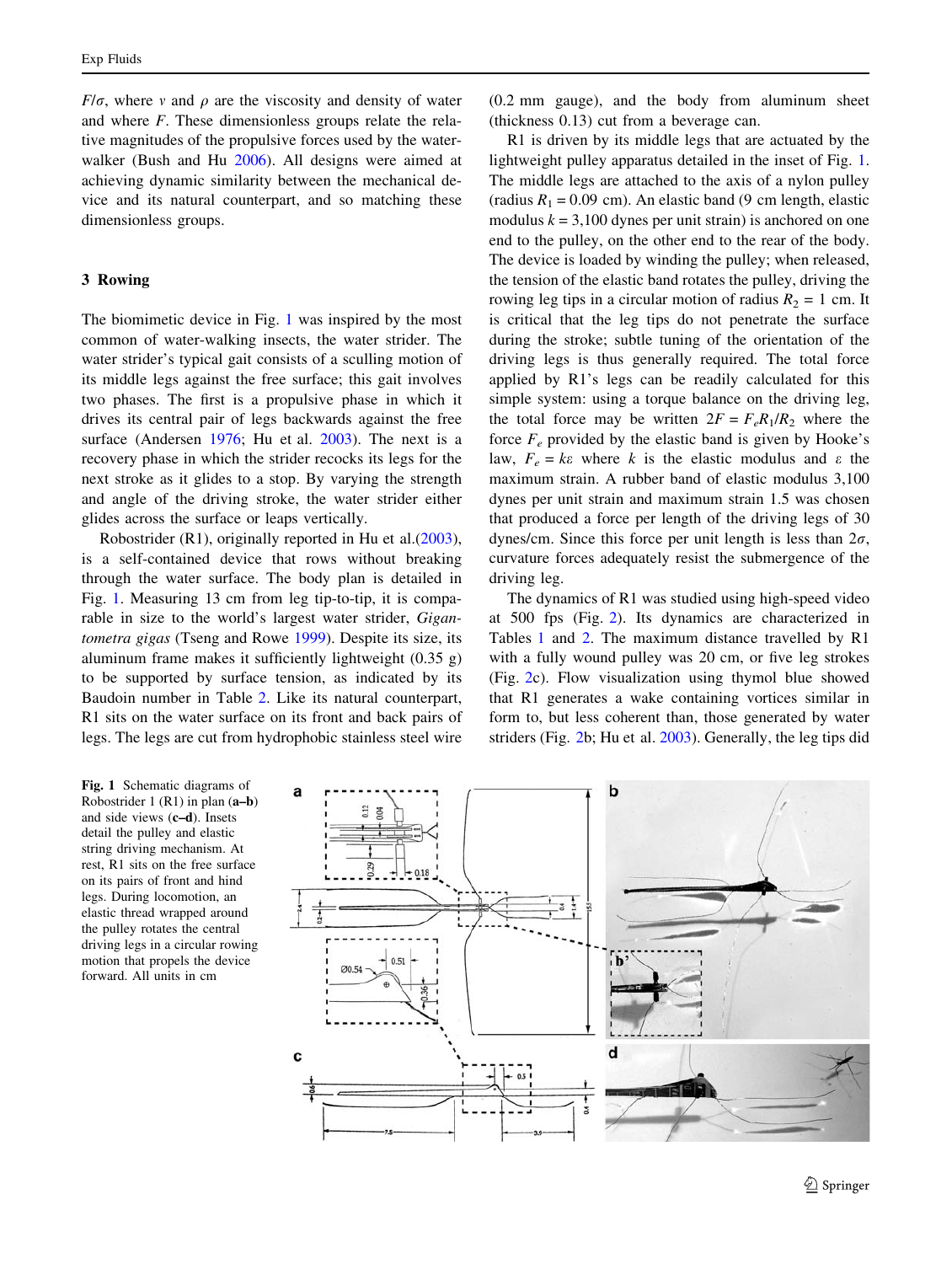<span id="page-3-0"></span>Fig. 2 a R1 facing its natural counterpart, Gerris remigis. R1 is 9 cm long and is powered by an elastic band running down its length. b R1 generates dipolar vortices in its wake, as visualized using thymol blue. The direction of R1 and its vortices are indicated by the white and black arrows, respectively. c High-speed video frames of R1's motion during five rowing strokes. R1 is released by hand (at left in c). The device is lit from above; consequently, shadows are cast by surface deformations associated with static menisci (a) or waves generated by the driving stroke (c). Scale bars 1 cm



Table 1 Physical parameters describing the geometry and dynamics of the water strider and its mechanical counterparts (R1 and R2)

|                | Leg radius<br>$w$ (cm) | Leg length<br>$L$ (cm) | Body weight<br>$Mg$ (dyn) | Leg speed<br>$U$ (cm/s) | Leg frequency<br>f(1/s) | Leg perimeter<br>$P$ (cm) | Applied force/unit<br>length $F$ (dyn/cm) |
|----------------|------------------------|------------------------|---------------------------|-------------------------|-------------------------|---------------------------|-------------------------------------------|
| Strider        | 0.006                  | 0.6                    |                           |                         | 100                     | 2.2                       | 60                                        |
| R1             | 0.009                  | 4.3                    | 350                       | 20                      | 60                      | 50                        | 30                                        |
| R <sub>2</sub> | 0.025                  | 1.2                    | 70                        |                         |                         | 10                        | 20                                        |

Table 2 Dimensionless groups characterizing the geometry and dynamics of the water strider and its mechanical counterparts (R1 and R2)

|                | Leg aspect<br>ratio $\lambda = \frac{w}{r}$ | Reynolds<br>$Re = \frac{Uw}{R}$ | Bond<br>$Bo = \frac{\rho g w^2}{r}$ | Weber<br>$We = \frac{\rho U^2 w}{\sigma}$ | Strouhal<br>$St = \frac{wt}{U}$ | Andersen<br>$An = \frac{r}{r}$ | Baudoin<br>$Ba = \frac{Mg}{\sigma P}$ |
|----------------|---------------------------------------------|---------------------------------|-------------------------------------|-------------------------------------------|---------------------------------|--------------------------------|---------------------------------------|
| Strider        | 0.01                                        | 16                              | $5 \times 10^{-4}$                  | $6 \times 10^{-2}$                        | $2 \times 10^{-2}$              | 0.4                            | 0.03                                  |
| R1             | 0.002                                       | 16                              | $1 \times 10^{-3}$                  | $4 \times 10^{-2}$                        | $3 \times 10^{-2}$              | 0.7                            | 0.08                                  |
| R <sub>2</sub> | 0.02                                        | 12                              | $9 \times 10^{-3}$                  | $9 \times 10^{-3}$                        | $2 \times 10^{-2}$              | 0.3                            | 0.12                                  |

not penetrate the water surface despite speeds in excess of 20 cm/s. The greatest challenge in deploying R1 was maintaining its hydrophobicity. While water striders are able to dry their legs by grooming, R1 had to be dried by hand between runs in order to maintain its water-repellency and so prevent its sinking.

For locomotion of longer duration, we built another mechanical water strider, Robostrider 2 (R2) that is closer in size and weight to its natural counterpart. The body of R2 was laser micro-machined from a single piece of steel shim stock (thickness 0.04 cm), shown in Fig. [3](#page-4-0). The legs of the machine were coated with non-wetting Teflon (AF16 Dupont), which provided a static contact angle  $\theta$  of 104°,

comparable to the value reported on insect cuticle by Holdgate ([1955\)](#page-8-0). We note, however, that the surface roughness is qualitatively different on the legs of R2 and its natural counterpart, the latter being characterized by a piliferous layer that maintains an air layer between the water and the bulk of the leg surface (Bush et al. [2007](#page-8-0)).

R2's driving legs are composed of bi-layered cantilevers, consisting of a thin and thick segments, as shown in the inset of Fig.  $3$  (Luo et al. [2005\)](#page-8-0). When a voltage (10 V) is applied to the leg, the thin part of the cantilever heats up faster and elongates more than the thick part, which bends the cantilever 2 mm and drives the leg in a sculling motion. These actuators are seamlessly integrated into the body of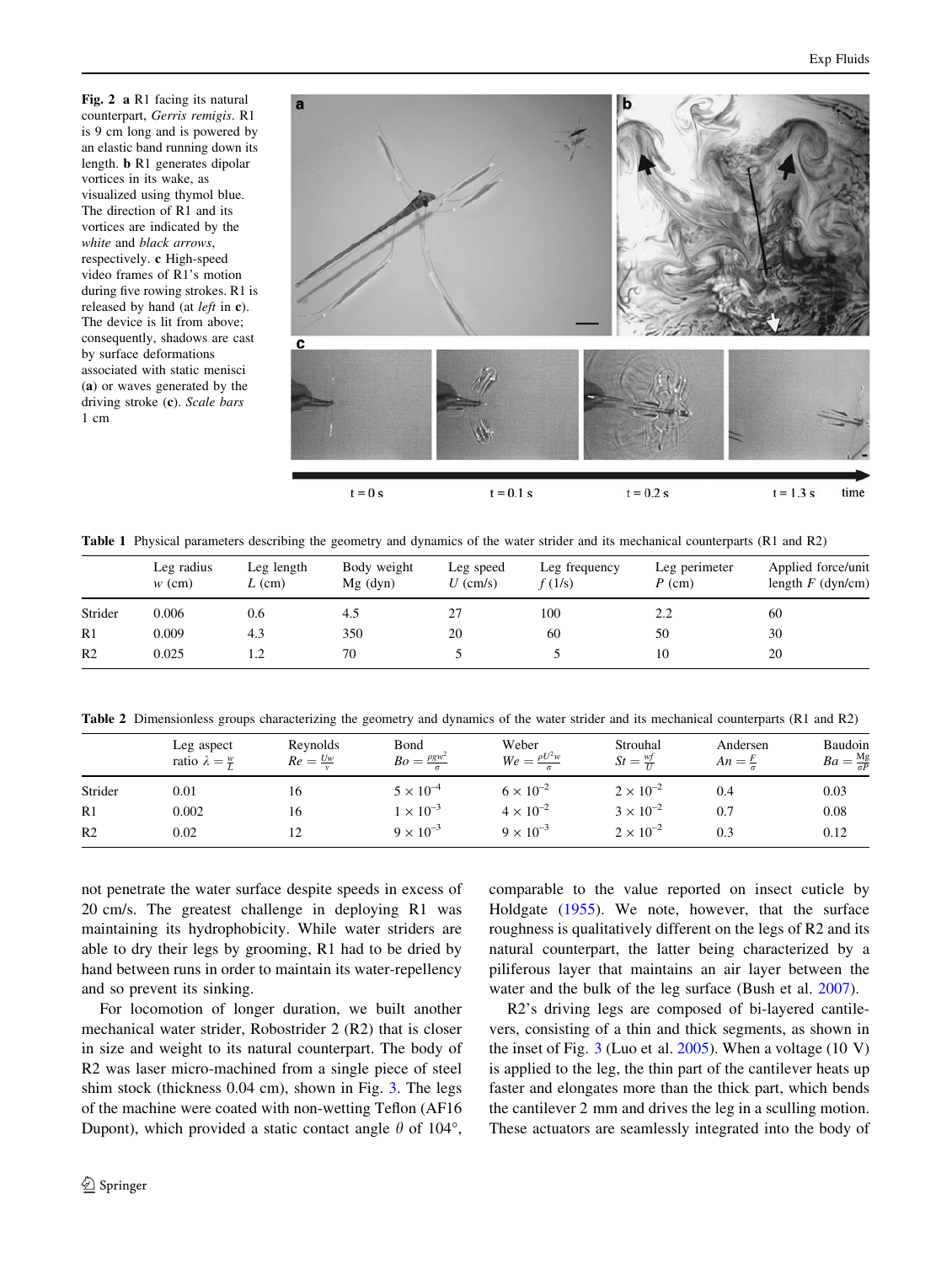<span id="page-4-0"></span>

Fig. 3 R2 has built-in heat actuators to power the driving stroke. The left inset shows the details of the leg, which consists of a bi-layered cantilever. When a voltage is applied to the leg, the thinner layer of the cantilever heats up faster and lengthens more than the thicker

R2 in order to reduce its total weight to 0.07 g. Also, to reduce the weight, the power source for the thermal actuators was wired to an external voltage source.

The dynamics of R2, and the pros and cons over its predecessor, were assessed using high speed video of its motion. While the size of R2 is comparable to its natural counterpart, its slow body speed (2 mm/s) is two orders of magnitude lower. Unlike its predecessor, R2 has an external power supply that permits it to travel indefinitely. While R1 was hand-made, R2 was manufactured by computer-controlled machining (a similar technique as used in Fearing et al. [2000](#page-8-0)), allowing it to be made much smaller. Moreover, this production method lends itself easily to mass production and upgradability. Currently, R2's legs are wired in parallel, which makes it capable of only straightline motion. However, by wiring each of the legs independently, R2 may be easily given turning capabilities. One disadvantage of R2's design is that there is an inherent upper limit to its maximum speed. Excessively high applied voltage results in the formation of bubbles at the leg's contact line. Insulating surface coatings would allow for the application of higher driving voltages and so higher speeds.

## 4 Leaping

Many water-walkers leap from the free surface (Suter and Gruenwald [2000;](#page-9-0) Suter [2003](#page-9-0)), but it was the impressive leaping ability of Podura aquatica that inspired our mechanical leaper. The 1 mm long Podura ratchets a spring-loaded forked tail called a furca at its underbelly, as shown in Fig. [4](#page-5-0). To leap, it releases the furca which strikes the free surface, catapulting it upwards to heights of 2 cm, or 20 body lengths. High-speed video indicates that the furca is ratcheted for 100 ms and then released over a time scale of 1 ms. It is noteworthy that this is the fastest movement reported for any water-walker.

layer, causing the cantilever to bend and R2 to stroke. Under an applied voltage of 10 V, the maximum deflection of the leg tip is 2 mm. Scale bar 1 cm

Owing to difficulties in designing on a small scale, Roboleaper (RL) was constructed to be ten times larger than its natural counterpart (Fig. [5\)](#page-5-0). It consists of a curved leaf spring with a latch that is engaged by hand and released by heating with a soldering iron (Fig. [6\)](#page-6-0). As the ends of the spring are released, its leaves strike the surface, catapulting RL upward. Its mass  $m$  of 4 mg makes it sufficiently light that it may be supported by surface tension; its Teflon AF16 (Dupont) coating renders it sufficiently non-wetting to detach from the free surface. We note that hydrophobicity is a critical requirement for the leaper: uncoated leaf springs were unable to detach from the free surface.

In order to leap to achieve an initial speed  $v$ , the bending energy initially stored in the spring must exceed the leaper's initial kinetic energy  $\frac{1}{2}mv^2$ :

$$
\frac{EIL}{2R^2} > \frac{1}{2}mv^2\tag{1}
$$

where  $E$  is the the Young's modulus,  $I$  the area moment of inertia,  $L$  the length of the spring and  $R$  the radius of the circular arc (Landau and Lifshitz [1986](#page-8-0)). We were able to generate leaps of height  $H \approx 10$  cm using a Kapton HN Polyimide (Dupont) sheet with density  $1.4$  g/cm<sup>3</sup>, Young's modulus  $2.5 \times 10^9$  dynes/cm<sup>2</sup>, length *L*, width *w*, and thickness  $t$  listed in Table  $3$ . The bending energy for these values is approximately 130–200 dynes cm and the initial kinetic energy only 80 dynes cm. The difference in these energies reflects the transfer of kinetic energy (KE) to the underlying fluid, the generation of surface energy (SE) in deforming the free surface, losses due to viscous dissipation  $(\Phi)$ , and the work done in detaching from the free surface  $(W_D)$ . Rough estimates suggest characteristic values of KE of 50 dynes cm, SE and  $W_D$  less than 30 dynes cm and negligible viscous dissipation. The dominance of kinetic over surface energies is also reflected in the rupture of the interface following take-off. Note that if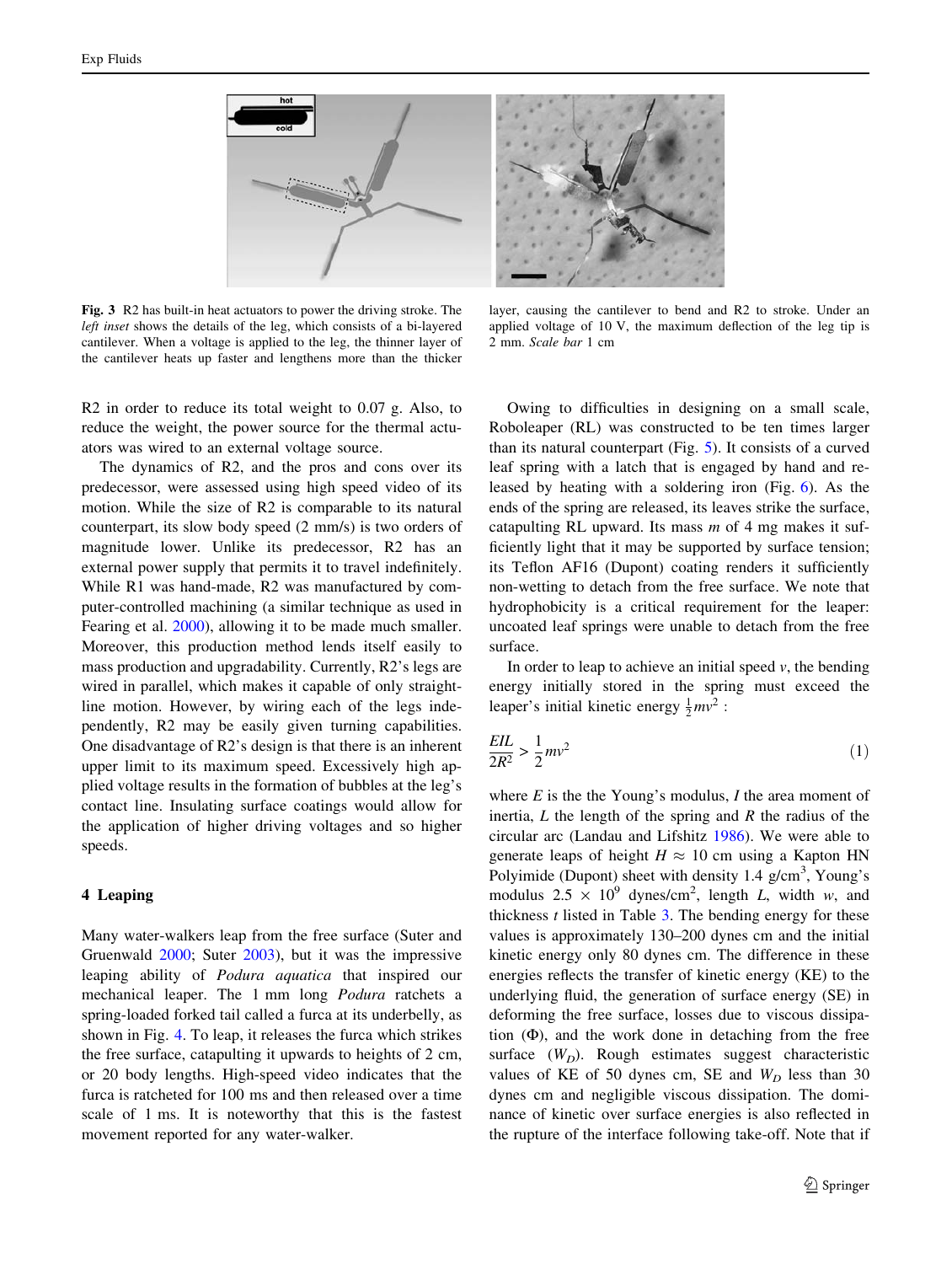<span id="page-5-0"></span>

Fig. 4 The water-walking springtail Podura aquatica (length 2 mm) drawn from photographs. The spring-loaded forked tail swings outward, deforming the surface a distance  $\Delta L$  to drive the leap of height H

the take-off is vertical, and provided aerodynamic losses are negligible, one may simply relate the initial kinetic energy of the body to the gravitational potential energy at the apex of the leap, mgH.

The motion of RL was characterized using high speed video (Fig. [6\)](#page-6-0). The takeoff has a time scale of 3 ms, comparable to the 1 ms time for Podura. The leaf velocity of  $U \sim 50{\text -}100$  cm/s resulted in vertical jumps of  $H \sim 10$  cm, an order of magnitude larger than those of Podura owing to the relatively large elastic energy stored in the leaf spring. Characteristic parameters and dimensionless groups describing the device's motion are listed in Tables [3](#page-6-0) and [4.](#page-6-0) As indicated by the large values of the Strouhal and Weber numbers, the dominant propulsive forces are associated with the added mass and inertia of the fluid, rather than the surface tension.

RL was able to leap consistently on the water surface, but the angle of departure of the leap was highly variable and difficult to control. It is noteworthy that its natural counterpart suffers the same problem. Smaller leapers such as Podura frequently tumble in the air and land on their backs. Since the leaps occur at such high speeds, both real and mechanical springtails are highly sensitive to their initial orientation.

### 5 Meniscus climbing

Water-walking insects at times cross from water to land in order to lay eggs and evade predators. In order to do so, they must contend with concave menisci at the borders of land that appear to them as frictionless mountains. While spiders and striders are capable of leaping over menisci, other relatively slow insects cannot and so are obliged to exploit the attraction between like-signed menisci in order to climb (Baudoin [1955](#page-8-0)). Non-wetting insects such as the water treader *Mesovelia* climb menisci by inserting retractable, hydrophilic claws into the free surface and pulling upwards (Hu and Bush [2005](#page-8-0)). The water lily leaf beetle larva Pyrrhalta is wetting and propels itself up the meniscus by arching its back, generating menisci at its head and tail (Fig. [7a](#page-6-0)) that are attracted to the background meniscus. This means of capillary propulsion provides the basis for the design of our mechanical meniscus climber.

In the first discussion of meniscus climbing, Baudoin [\(1955](#page-8-0)) demonstrated that millimetric bent metal strips ascend menisci. We have constructed a slightly more sophisticated mechanical climber (RC) five times larger than its natural counterpart, the larva Pyrrhalta (Fig. [7](#page-6-0)). RC consists of a rectangular plastic sheet with a thermally actuated Nitinol muscle wire stretched along its midline, attached to either end. Passing current through the muscle



Fig. 5 Two views of the mechanical leaper floating on the water surface. The leaper is composed of a strip of metal and held in a curved posture by a micro-scale latch mechanism detailed in the inset. The bolt is slid into the notch; heating of the latch causes the bolt to shrink and retract from the notch. The reusable latch mechanism in

the spring was cut using a pin hole steel mask (0.1 cm) and a laser (248 nm UV excimer laser from Resonetics Micromachining Systems, NH). The entire device is rendered hydrophobic with a teflon coating (static contact angle of 104°). Scale bars 2 mm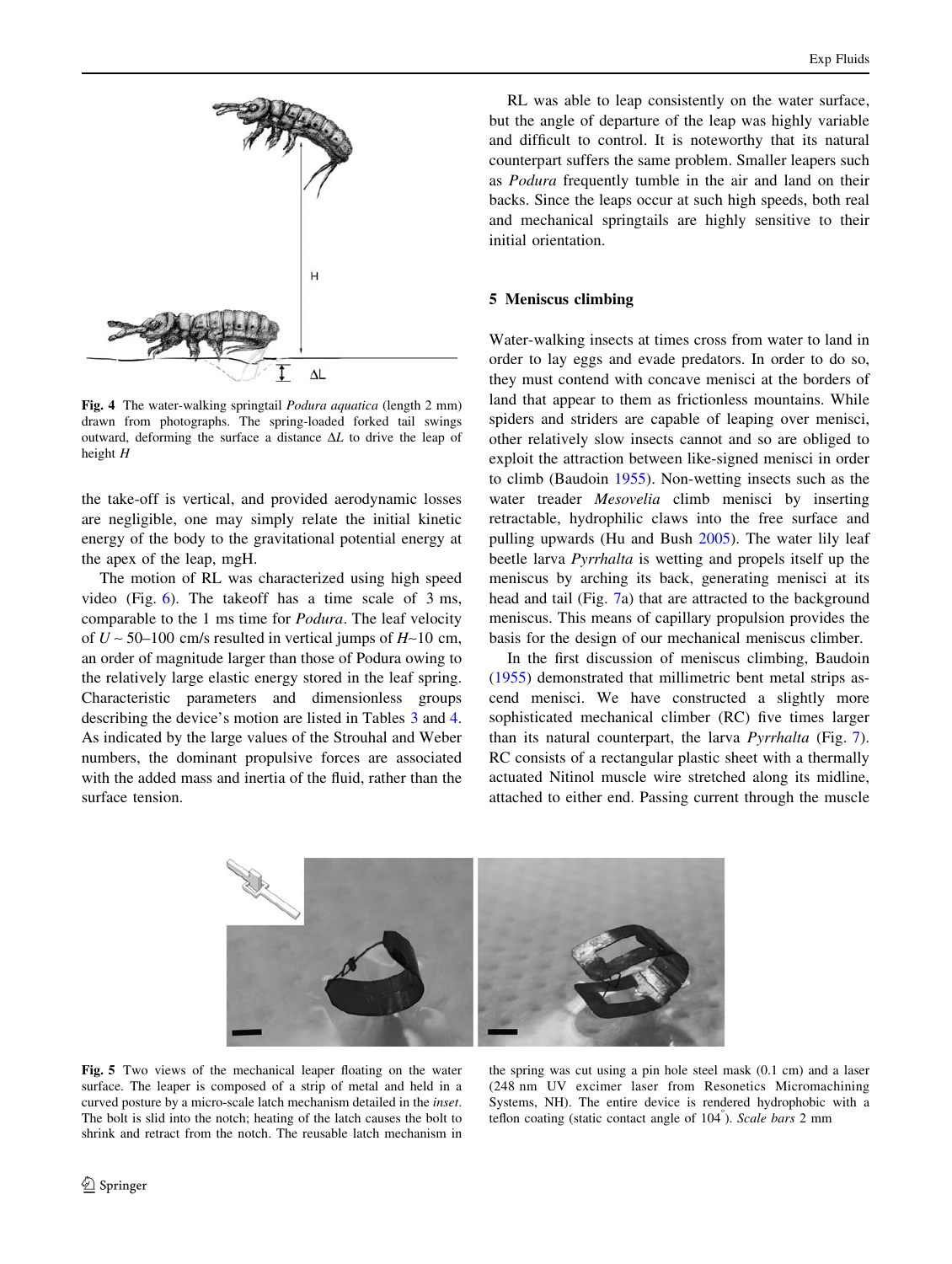<span id="page-6-0"></span>

Fig. 6 High-speed video sequence of the forward jump of RL. The time-scale of the leaper's take-off is 1 ms. The mechanical leaper is actuated by heating the latch with a soldering iron (right) at time

 $t = 1$  ms. Heating releases the latch, opening the curved ends of the leaper. Scale bar 1 cm

Table 3 Physical parameters describing the geometry and dynamics of the mechanical leaper (RL) and its natural counterpart, the springtail Podura aquatica

|            | Body width<br>$w$ (cm) | Body length<br>$L$ (cm) | Body thickness<br>(cm) | Body weight<br>$Mg$ (dyn) | Body speed<br>$U$ (cm/s) | Contraction frequency<br>f(1/s) | Body perimeter<br>$P$ (cm) |
|------------|------------------------|-------------------------|------------------------|---------------------------|--------------------------|---------------------------------|----------------------------|
| Springtail | 0.01                   | 0.05                    | 0.01                   | U. I                      | 50                       | 000.1                           | 0.1                        |
| RL         | 0.2                    | 1.3                     | $7.5 \times 10^{3}$    |                           | $50 - 100$               | 000.1                           |                            |

Table 4 Dimensionless groups characterizing the geometry and dynamics of the mechanical leaper (RL) and its natural counterpart

|            | Body aspect<br>ratio $\lambda = \frac{w}{r}$ | Reynolds<br>$Re = \frac{Uw}{A}$ | Bond<br>$Bo = \frac{\rho g w^2}{2}$ | Weber<br>$\rho U^2 w$<br>$We = \frac{1}{2}$ | Strouhal<br>$St =$ | Baudoin<br>$Ba = \frac{Mg}{\sigma P}$ |
|------------|----------------------------------------------|---------------------------------|-------------------------------------|---------------------------------------------|--------------------|---------------------------------------|
| Springtail | 0.2                                          | 50                              | $1.4 \times 10^{-3}$                | 0.4                                         | 0.2                | $1.2 \times 10^{-2}$                  |
| RL         | 0.15                                         | $10^2$                          | 0.6                                 | $7 - 28$                                    | 2–4                | $.3 \times 10^{-2}$                   |

Fig. 7 Natural and mechanical mensicus climbers. a The beetle larva climbs the meniscus by arching its back, deforming the water surface at its head and tail. b For the mechanical meniscus climber, arching is prompted by the contraction of a temperature-sensitive muscle wire. Scale bars 3 mm



wire leads to ohmic dissipation; the resulting heating causes the wire to contract and the sheet to bend. When the wire is relaxed, the sheet's inherent stiffness provides the opposing force that returns RC to a planar state. The sheet material, lexan plastic (density  $1.2$  g/cm<sup>3</sup>) was chosen so

that RC would be sufficiently lightweight to be supported by surface tension. Lexan is also wetting, which allows it to deflect the free surface vertically.

The most important design parameter for RC was the size of the rectangular plastic sheet. Once the muscle wire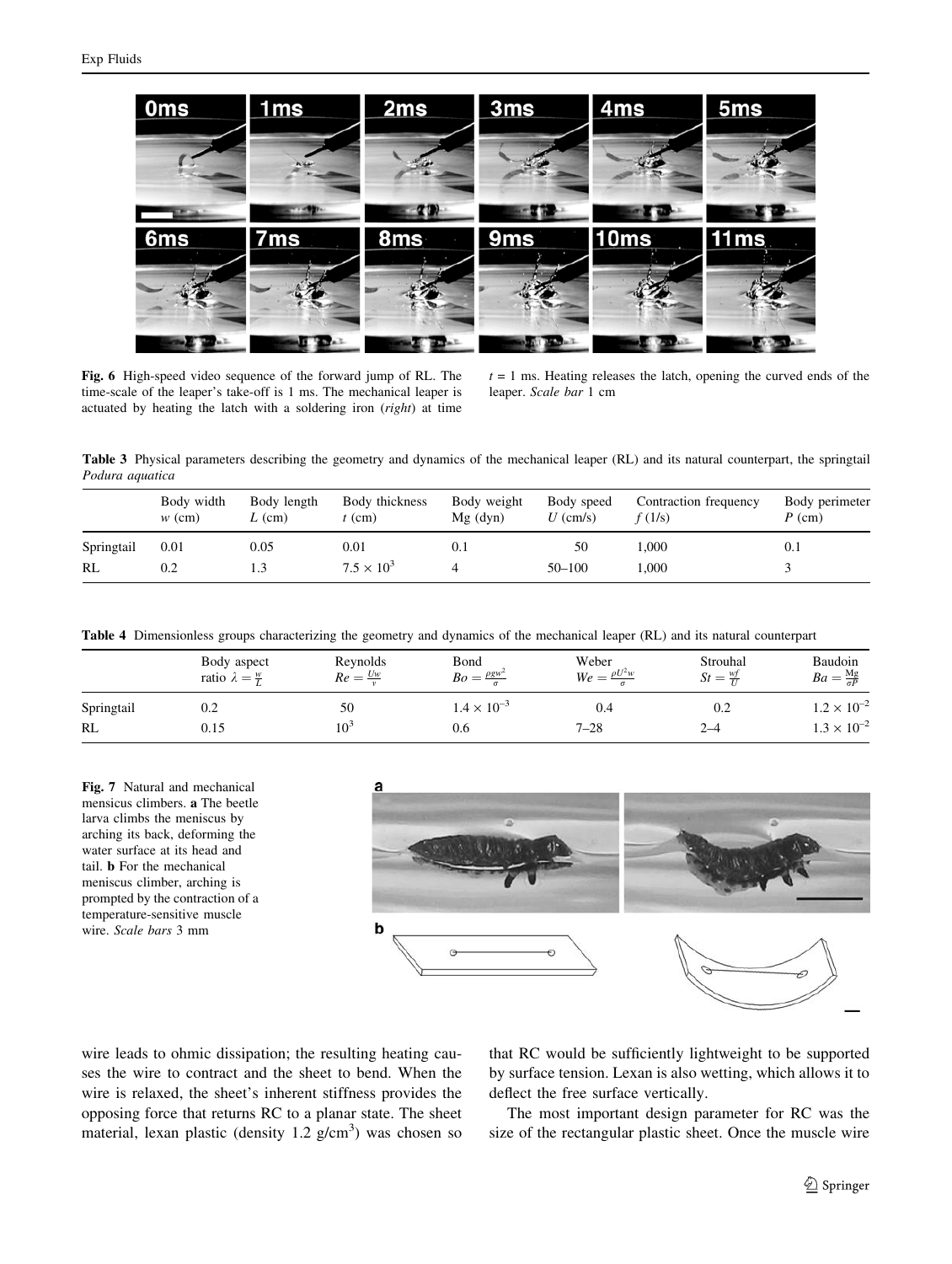is contracted, a non-zero force  $F_{\text{cold}}$  is required to stretch it back to its original length. When contracting, the muscle wire exerts a maximum force  $F_{\text{hot}}$ , typically five times  $F_{\text{cold}}$ (Mondotronics, Co.). The sheet therefore must be sufficiently stiff to deform the cold relaxed wire, yet sufficiently compliant to be deformed by the hot contracted wire. This constraint may be written

$$
F_{\text{hot}} > 8 \frac{EI}{L^2} > F_{\text{cold}} \tag{2}
$$

where  $E$ , I and L are the Young's modulus, area moment of inertia, and length of the sheet (Crandall et al. [1978](#page-8-0)). For the muscle wire used in our device, a lexan sheet with Young's modulus  $2.3 \times 10^{10}$  dynes/cm<sup>2</sup>, length *L*, width w and thickness  $t$  listed in Table 5 was sufficient to satisfy (2).

RC is shown climbing in Fig. 8. Voltage supplied by an external power source causes RC to arch and so ascend the meniscus at an average speed of 1 cm/s. Its motion is characterized by the dimensionless groups listed in Table [6](#page-8-0). For both RC and its natural counterpart, the dominant propulsive force is the curvature force generated by deforming the free surface.

## 6 Concluding remarks

We have enumerated the fundamental principles to be considered in the design of water-walking devices. Moreover, we have applied these principles in the design and construction of biomimetic mechanisms capable of rowing, leaping and meniscus climbing. We first required that our devices be sufficiently light to be supported by surface tension. This constraint was satisfied through a judicious choice of thin lightweight metals and composites. Second, we required our devices, with the exception of our mechanical meniscus climber, to be non-wetting. Our devices were made non-wetting by constructing or coating them with hydrophobic material. We also required that our devices not penetrate the surface during their driving stroke. The peak speeds and applied forces were constrained accordingly.

Much remains to be learned from water-walking arthropods. Though descended from terrestrial insects (Andersen [1982](#page-8-0)), they have since evolved several key adaptations for survival on the water surface, the most important being their water-repellency. Given the risk of entrapment by the interface, maintenance of their hydrophobicity is critical to their survival. For our mechanical water walkers, water repellency was provided by a hydrophobic coating on their legs. For water-walkers, water repellency is provided by a complex carpet of hairs; the nature of the dynamic interaction between this hair layer and the free surface is considered by Bush et al. [\(2007](#page-8-0)). Advances in the design and construction of waterwalking devices will rely on the use of roughened hydrophobic surfaces reminiscent of insect integument, that will

Table 5 Physical parameters describing the geometry and dynamics of the mechanical climber (RC) and its natural counterpart, *Pyrrhalta* 

|              | Body width<br>$w$ (cm) | Body length<br>$L$ (cm) | Body thickness<br>$\text{(cm)}$ | Body weight<br>$Mg$ (dyn) | Body speed<br>$U$ (cm/s) | Contraction<br>frequency $f(1/s)$ | Body perimeter<br>$P$ (cm) |
|--------------|------------------------|-------------------------|---------------------------------|---------------------------|--------------------------|-----------------------------------|----------------------------|
| Beetle larva | 0.3                    | 0.6                     | U.E                             | 25                        |                          | 0.3                               |                            |
| RC           | U.I                    |                         | 0.1                             | 500                       |                          | 0.6                               |                            |

Fig. 8 Oblique views of the mechanical meniscus climber. The ascent takes roughly 1.5 s and begins when Roboclimber arches its back at  $t = 0.3$  s. The deformation of the free surface due to the arching is reflected in the alteration of the underlying shadow. Scale bars 1 cm



 $t = 0$  s

 $t = 0.3 s$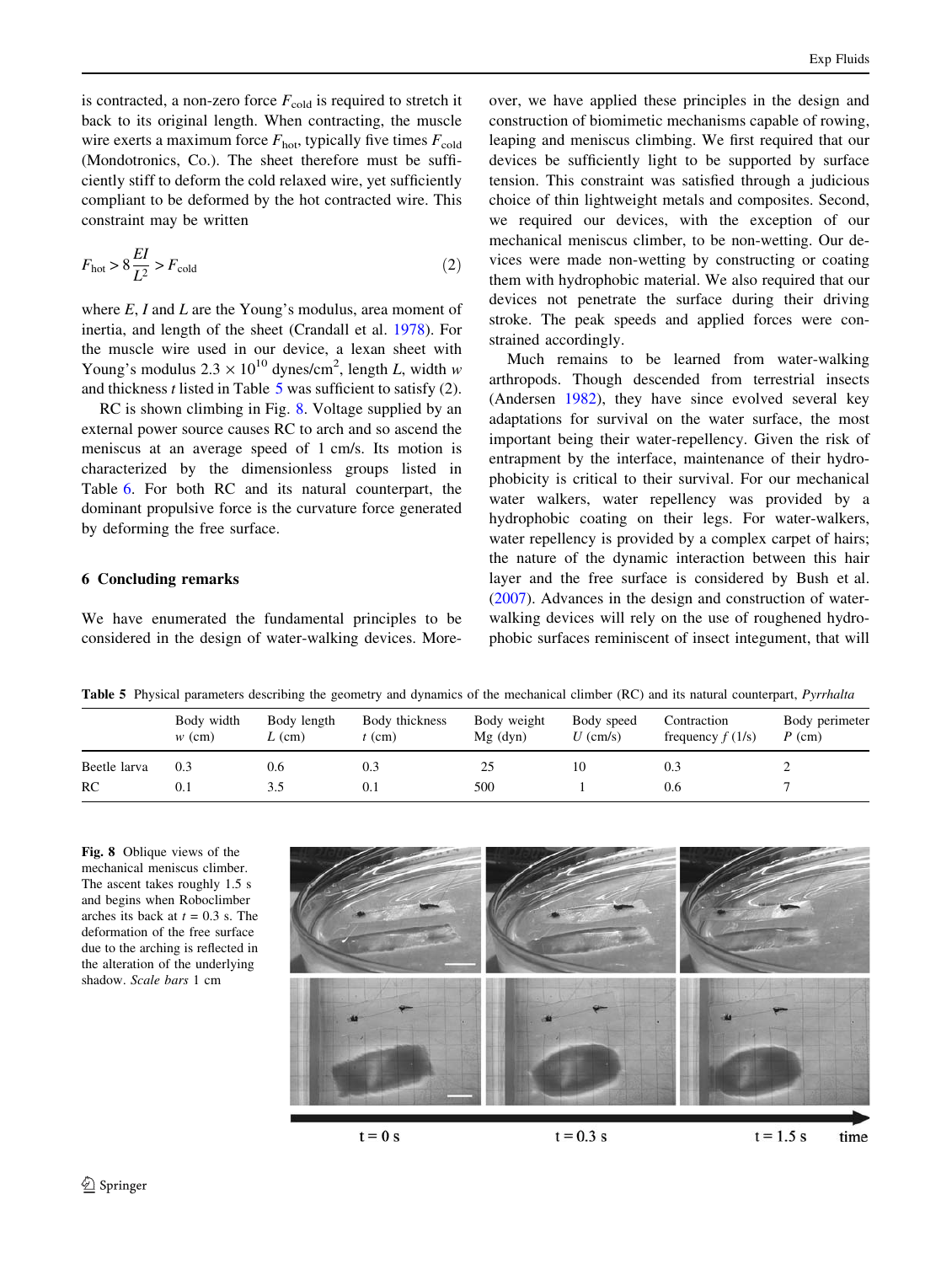|              | Body aspect<br>ratio $\lambda = \frac{w}{r}$ | Reynolds<br>$Re = \frac{U_w}{v}$ | Bond<br>$Bo = \frac{\rho g w^2}{2}$ | Weber<br>$We = \frac{\rho U^2 w}{\sigma}$ | Strouhal<br>$St = wf U$ | Baudoin<br>$Ba = \frac{Mg}{\sigma P}$ |
|--------------|----------------------------------------------|----------------------------------|-------------------------------------|-------------------------------------------|-------------------------|---------------------------------------|
| Beetle larva | U.J                                          | 300                              | ر                                   | 0.4                                       | 0.01                    | 0.3                                   |
| RC           | 0.4                                          | 100                              | ∸                                   | 0.02                                      | $_{0.8}$                | 0.9                                   |

<span id="page-8-0"></span>Table 6 Dimensionless groups characterizing the geometry and dynamics of the mechanical climber (RC) and its natural counterpart

substantially alter the nature of the interaction between the device and the free surface.

The greatest difficulty in building a reliable waterwalker is preventing it from breaking the free surface during its driving stroke. The designers of micromechanical walkers, swimmers and fliers have emphasized that a control system is the way most creatures tune themselves to their environments (Dickinson et al. 2000). In the case of water-walkers, a control system could be implemented to measure the force applied by the leg to the free surface. Another means of preventing the leg from penetrating the free surface would be to increase its flexibility. Recent work on compliant bodies, such as by Alben et al. 2002, may shed light on this issue.

While the precarious nature of water-walking devices raises questions as to their practicality on the open ocean, they may yet find application in laboratory settings. Enabling water-walkers to be independent, remotecontrolled devices is a step recently taken by Suhr et al.  $(2005)$  $(2005)$  and Basso et al.  $(2005)$ , who have built the next generation of water-walkers to be directed by wireless remote controllers and powered by solar energy. It should also be possible to design a water-walker that can change its wetting properties on command using recent advances in smart microfluidics (e.g. Darhuber and Troian 2005).

Acknowledgments JWMB gratefully acknowledge the financial support of the NSF through Career Grant CTS-0130465; DLH likewise through an NSF Postdoctoral Fellowship. MP acknowledge financial support of NSF Grant CCR-0122419.

#### References

- Alben S, Shelley M, Zhang J (2002) Drag reduction through selfsimilar bending of a flexible body. Nature 420:479–481
- Andersen NM (1976) A comparative study of locomotion on the water surface in semiaquatic bugs (Insects, Hemiptera, Gerromorpha). Vidensk Meddr Dansk Naturh Foren 139:337–396
- Andersen NM (1982) The semiaquatic bugs (Hemiptera, Gerromorpha): phylogeny, adaptations, biogeography and classification. Scandinavian Science Press Ltd, Klampenborg, Denmark
- Basso B, Fong A, Hurst A, Knapp M (2005) Robot using surface tension (R.U.S.T.Y). Undergraduate thesis, Columbia University
- Baudoin R (1955) La physico-chimie des surfaces dans la vie des Arthropodes aeriens des miroirs d'eau, des rivages marins et lacustres et de la zone intercotidale. Bull Biol Fr Belg 89:16–164
- Bush JWM, Hu DL (2006) Walking on water: biolocomotion at the interface. Ann Rev Fluid Mech 38:339–369
- Bush JWM, Prakash M, Hu DL (2007) The integument of waterwalking arthropods: form and function. Adv Insect Physiol (in press)
- Crandall SH, Dahl NC, Lardner TJ (1978) An introduction to the mechanics of solids. McGraw-Hill, Inc., New York
- Darhuber AA, Troian SM (2005) Principles of microfluidic acutation by modulation of surface stresses. Annu Rev Fluid Mech 37:425–455
- Dickinson MH, Lehmann FO, Sane SP (1999) Wing rotation and the aerodynamic basis of insect flight. Science 284:1954–1960
- Dickinson MH, Farley CT, Full RK, Koehl MAR, Kram R, Lehman S (2000) How animals move: an integrated view. Science 288:100–106
- Fearing RS, Chiang KH, Dickinson M, Pick DL, Sitti M, Yan J (2000) Wing transmission for a micromechanical flying insect. In: Proc. of IEEE Int. Conf. Robot. Auton., pp 1509–1516
- Fish FE (2006) The myth and reality of Gray's paradox: implication of dolphin drag reduction for technology. Bioinsp Biomim 1:R17–R25
- Floyd S, Keegan T, Palmisano J, Sitti M (2006) A novel water running robot inspired by basilisk lizards. In: Proc. of the IEEE/ RSJ intl. conf. on intell. robot. and sys, pp. 5430–5436
- Gao X, Jiang L (2004) Water-repellent legs of water striders. Nature 432:436
- Geim AK, Dubonos SV, Grigoreiva IV, Novoselov KS, Zhukov AA, Shapoval YS (2003) Microfabricated adhesive mimicking gecko foot-hair. Nat mater 2:461–463
- Glasheen JW, McMahon TA (1996a) A hydrodynamic model of locomotion in the basilisk lizard. Nature 380:340–342
- Glasheen JW, McMahon TA (1996b) Size dependence of waterrunning ability in basilisk lizards Basiliscus basiliscus. J Exp Biol 199:2611–2618
- Heishichiro O, Ryutaro K, Nawa Y (1966) Ninja exhbition booklet. Iga Ninja Museum, Japan
- Holdgate MW (1955) The wetting of insect cuticle by water. J. Exp. Biol 591–617
- Hu DL, Bush JWM (2005) Meniscus-climbing insects. Nature 437:733–736
- Hu DL, Chan B, Bush JWM (2003) The hydrodynamics of water strider locomotion. Nature 424:663–666
- Landau LD, Lifshitz EM (1986) Theory of elasticity, 3rd edn. Pergamon Press, New York
- Leonardo da Vinci (1478–1518) Codex atlanticus. Biblioteca Ambrosiana, Milan, p 26
- Li J, Hesse M, Ziegler J, Woods AW (2005) An arbitrary Lagrangian Eulerian method for moving-boundary problems and its application to jumping over water. J Comput Phys 208:289–314
- Long JH, Schumacher J, Livingston N, Kemp M (2006) Four flippers or two? Tetrapodal swimming with an aquatic robot. Bioinsp Biomim 1:2029
- Luo J, He JH, Flewitt A, Spearing AM, Fleck NA, Milne WI (2005) Development of all metal electrothermal actuator and its applications. J Microlith Microfab Microsyst 4(2):1–10
- McMahon TA, Bonner JT (1985) On size and life. Sci. Am. Libr., New York, p 211
- Ray J (1710) Historia insectorum. Impensis/Churchill, London